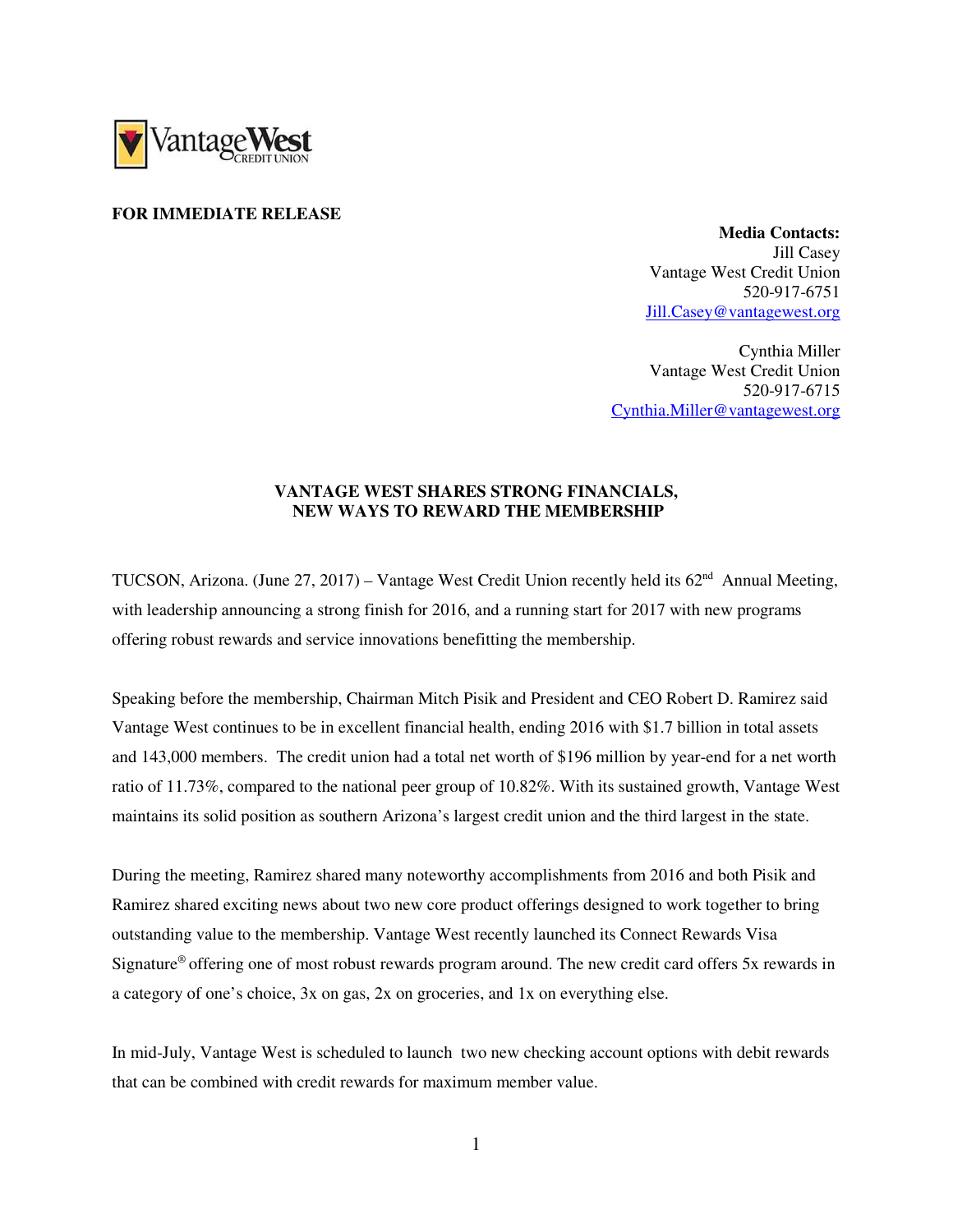"This combination of products serves as a stand-alone industry example of our commitment to ensure we deliver opportunities with the greatest value to the members," Ramirez said.

The following are highlights from the list of accomplishments shared at the meeting:

- Enhanced member service with new initiatives that include upgrades to the credit union's online account opening process, new after-hours credit and debit card support (24/7 coverage), and Debit PINnow so members can change their debit/ATM PINs over the phone
- Groundbreaking on a technology center that will drive technological enhancements at Vantage West, establish a new line of business for the credit union, and enable it to offer IT services to its Business Banking members and other organizations as well
- Customizations to the credit union's mortgage program to benefit "heroes" (including first responders, teachers, military and others) in the community, assigned Mortgage Specialists to every branch, and updated/streamlined the online mortgage portal for a friendly and easy user experience
- DocuSign implementation, which makes the loan funding process more convenient by allowing secure electronic signature, and added a Loan Payment feature within Online Banking
- Active community engagement, with support for 120 community events via promotional sponsorships and charitable event participation.

During the meeting, Mitch Pisik and Gregory Good were elected as Directors by acclamation for new 3-year terms. Also, Augustine Gomez was elected as Director by the membership to complete the remaining 2 years of a 3-year term vacated in December 2016.

The membership also voted to ratify an amendment to the credit union's bylaws allowing for compensation for credit union Board and Supervisory Committee members. This brings Vantage West's bylaws in alignment with the recently amended Arizona Revised Statute 6-533. Prior to implementation of actual compensation, the members will again have the opportunity to vote on a full compensation policy.

Meanwhile, a copy of the Vantage West 2016-2017 Annual Report was also distributed, and is available at vantagewest.org/2016annualreport.